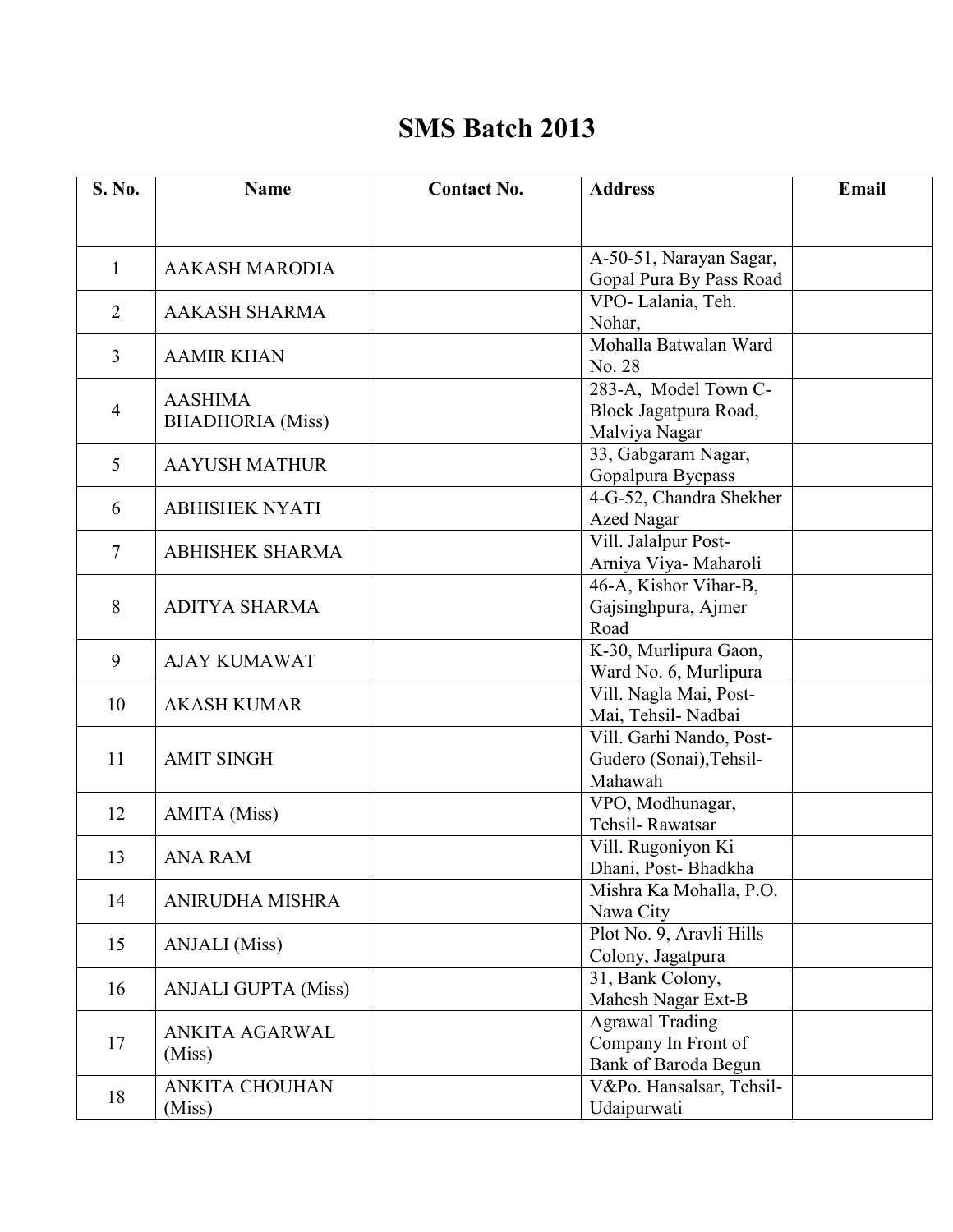| 19 | <b>ANKITA SHILLA (Miss)</b> | SHOP N0. 33, Shyam            |  |
|----|-----------------------------|-------------------------------|--|
|    |                             | <b>Endave Sirsi Road</b>      |  |
|    |                             | Pachyawala                    |  |
| 20 | <b>ANKUR CHAUDHARY</b>      | D-15Basant Vihar              |  |
|    |                             | Plot No 20-21, Royal          |  |
| 21 | <b>ANMOL DADHICH</b>        | Villa, Huranagar, DCM,        |  |
|    |                             | Ajmer Road                    |  |
| 22 | <b>ANSHUL MEENA</b>         | 142, Nandpuri Malviya         |  |
|    |                             | Nagar                         |  |
|    |                             | Godara Ka Bass, Post -        |  |
| 23 | APOORVA GODARA              | Bharki, Tehsil                |  |
|    |                             | Udaipurwati                   |  |
|    |                             | SingroKi Dhani,               |  |
| 24 | <b>ARJUN LAL YADAV</b>      | KhaniPura Post-               |  |
|    |                             | Sandarsar Tehsil- Chomu       |  |
| 25 | <b>ARVIND KHADIYA</b>       | Vii.Potaliya Tehsil-          |  |
|    |                             | Kushalgarh                    |  |
|    |                             | <b>Behind Bus Stand Near</b>  |  |
| 26 | <b>ARVIND KUMAR</b>         | D.A.V. School, Subhash        |  |
|    |                             | Nagar                         |  |
| 27 | <b>ASHISH CHAUDHARY</b>     | Vill. Padampura, Via-         |  |
|    |                             | Kheudala                      |  |
| 28 | <b>ASHISH GANGWAL</b>       | Khatikon Ka Mohhalla,         |  |
|    |                             | Ward No. 26, Chomu            |  |
| 29 | <b>ASHISH KUMAR</b>         | Vill. Labkari, P.O. Garhi     |  |
|    |                             | Birbal, Tehsil- Indri         |  |
|    | <b>ASHOK KUMAR DUDI</b>     | P- 60, Shriram Colony,        |  |
| 30 |                             | Near Bharat Bed College,      |  |
|    |                             | Saran Nagar                   |  |
|    | <b>ASHOK KUMAR</b>          | VPO- Nangal (Nathusar),       |  |
| 31 | <b>VERMA</b>                | VIP Mundru, Tehsil-           |  |
|    |                             | Srimadhopvr                   |  |
| 32 | <b>ASHWANI KUMAR</b>        | Sharma, 4/97, Shastri         |  |
|    | <b>PARASHAR</b>             | Gali Kayasthpora              |  |
| 33 | <b>ASTHA GHUNAVAT</b>       | $1/104$ , Mig Houshing        |  |
|    | (Miss)                      | <b>Board Colony</b>           |  |
| 34 | <b>ATUL AGARWAL</b>         | 66, Jainagar Rampura          |  |
|    |                             | Road, Sanganer                |  |
| 35 | <b>AVINASH CHOUHAN</b>      | Dayanand Marg, W.No.          |  |
|    |                             | 3, Kushalgarh                 |  |
| 36 | <b>AYUSHI MITTAL</b>        | B-75, Vallabhnagar            |  |
|    | (Miss)                      |                               |  |
| 37 | <b>BABITA</b> (Miss)        | VPO- Jandwa Tehsil-           |  |
|    |                             | Ratangarh                     |  |
| 38 | <b>BAJRANG KUMAWAT</b>      | <b>Behind Refral Hospital</b> |  |
|    |                             | Danta, Th-Dantaramgarh        |  |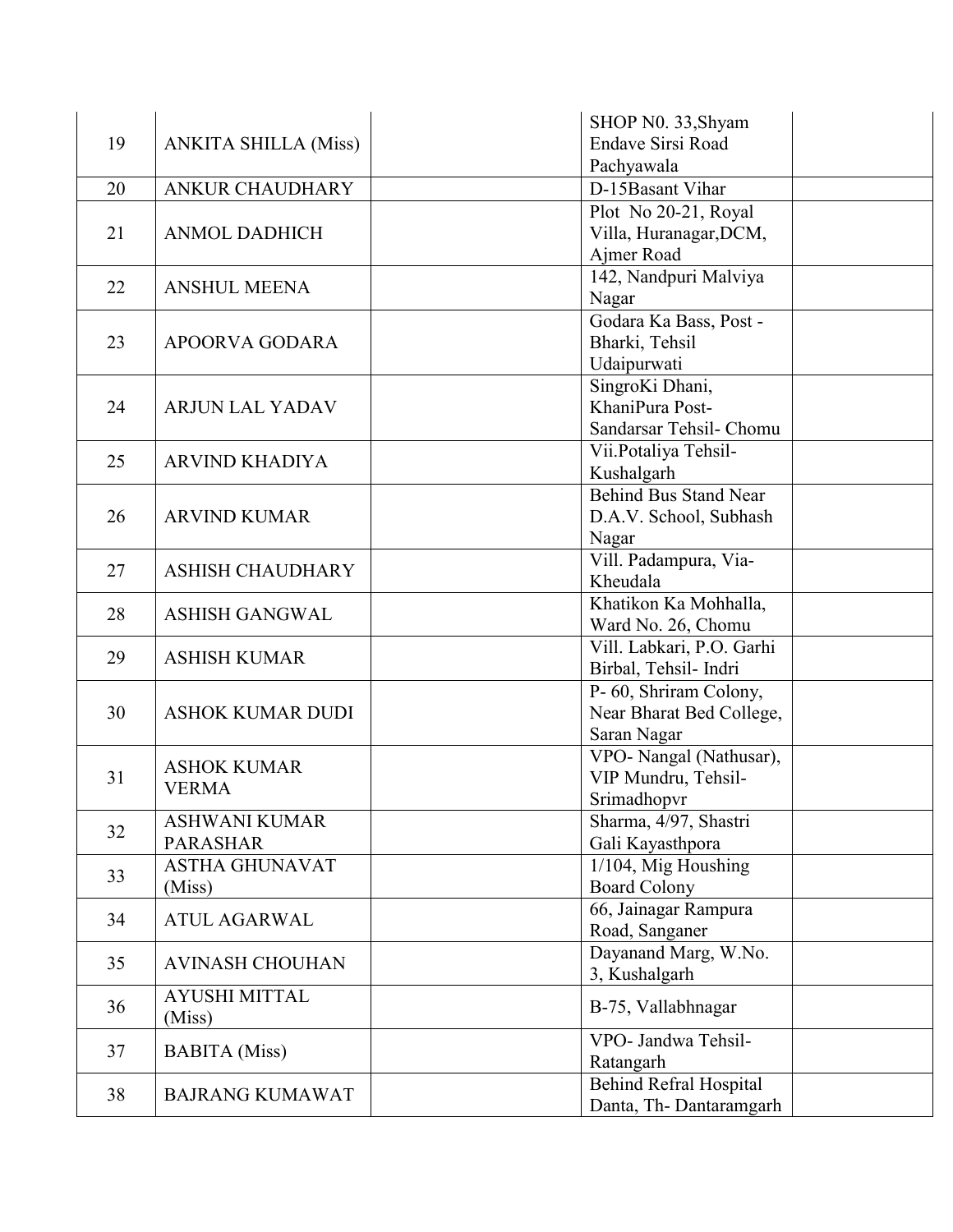| 39 | <b>BALWANT SINGH</b>                 | VPO- Rulyani, Tehsil-     |
|----|--------------------------------------|---------------------------|
|    | <b>DHANIYA</b>                       | Laxmangarh                |
| 40 |                                      | Near Railway Gate No. 2,  |
|    | <b>BHAGIRATH</b>                     | Gopalpura Raod,           |
|    |                                      | Sujangarh                 |
|    | <b>BHAGVAN PRASAD</b>                | Vill./Post-Kharauli,      |
| 41 | <b>MEENA</b>                         | Th./Via-Sarmathura        |
|    |                                      | Shrinath Medical Store,   |
| 42 | <b>BHARAT SONI</b>                   | Opp. Old District         |
|    |                                      | Hospital, Rajnagar        |
|    |                                      | Vill./Post-Alipur, Via-   |
| 43 | <b>BHAVYA</b> (Miss)                 | Bagar                     |
| 44 | <b>BHAVYA MATHUR</b>                 | 48, Bajaz Nagar, Enllave  |
|    |                                      | V/P- Jain Singh Ki Beri,  |
| 45 | <b>BHOOR SINGH</b>                   | Th-Sheo                   |
|    |                                      | VPO-Dodiyana, Th-         |
| 46 | <b>BHUPENDRA RIYA</b>                | Riyan Badi                |
|    |                                      | Beach Ka Mohalla, VPO-    |
| 47 | <b>CHANDAN ATREY</b>                 | Narainpur, Th-            |
|    |                                      | Thanagazi                 |
|    | <b>CHANDAN KUMAR</b><br><b>MEENA</b> | Near Post Office,         |
| 48 |                                      | Jodhpuri Bagh, Meena      |
|    |                                      | Bhawan, Achrol            |
|    | <b>CHANDRA PRAKASH</b>               | V/P- Myajlar, Th-         |
| 49 |                                      | Jaisalmer                 |
|    | <b>CHANDRA PRAKASH</b>               | H.No. 120,                |
| 50 | <b>MEENA</b>                         | Sainathpuram-III          |
| 51 | <b>CHETNA AGARWAL</b>                |                           |
|    | (Miss)                               | Machadi Choic, Rajgarh    |
|    |                                      | E-16, D-202, Panchratan   |
| 52 | <b>CHHAVI SINGH (Miss)</b>           | Apartments, Vasihali      |
|    |                                      | Nagar                     |
| 53 | <b>CHINMAI YADAV</b>                 | 301, Rajendra Nagar       |
|    | (Miss)                               |                           |
|    |                                      | Kapil Vastv Colony-7,     |
| 54 | <b>CHITRESH SAGAR</b>                | Rajeev Nagar, Dhola       |
|    |                                      | <b>Bhata</b>              |
| 55 | <b>DAL VEER SINGH</b>                | Vill. Gajipur Th-Weir-    |
|    |                                      | Bhusawar, Post-Vijwari    |
| 56 | <b>DAMINI SHARMA</b>                 | 52/571, Pratap Nagar,     |
|    | (Miss)                               | Housing Board, Sanganer   |
| 57 | <b>DEEPAK BRIJESH</b>                | Shri Gopal Nagar Bypass   |
| 58 | <b>DESHRAJ NEHRA</b>                 | Finger Print Bureau,      |
|    |                                      | Panipech Nehru Nagar      |
| 59 | <b>DHANNA RAM</b>                    | P.O.- Nlipal, Via- Nadol, |
|    |                                      | Th. Rani                  |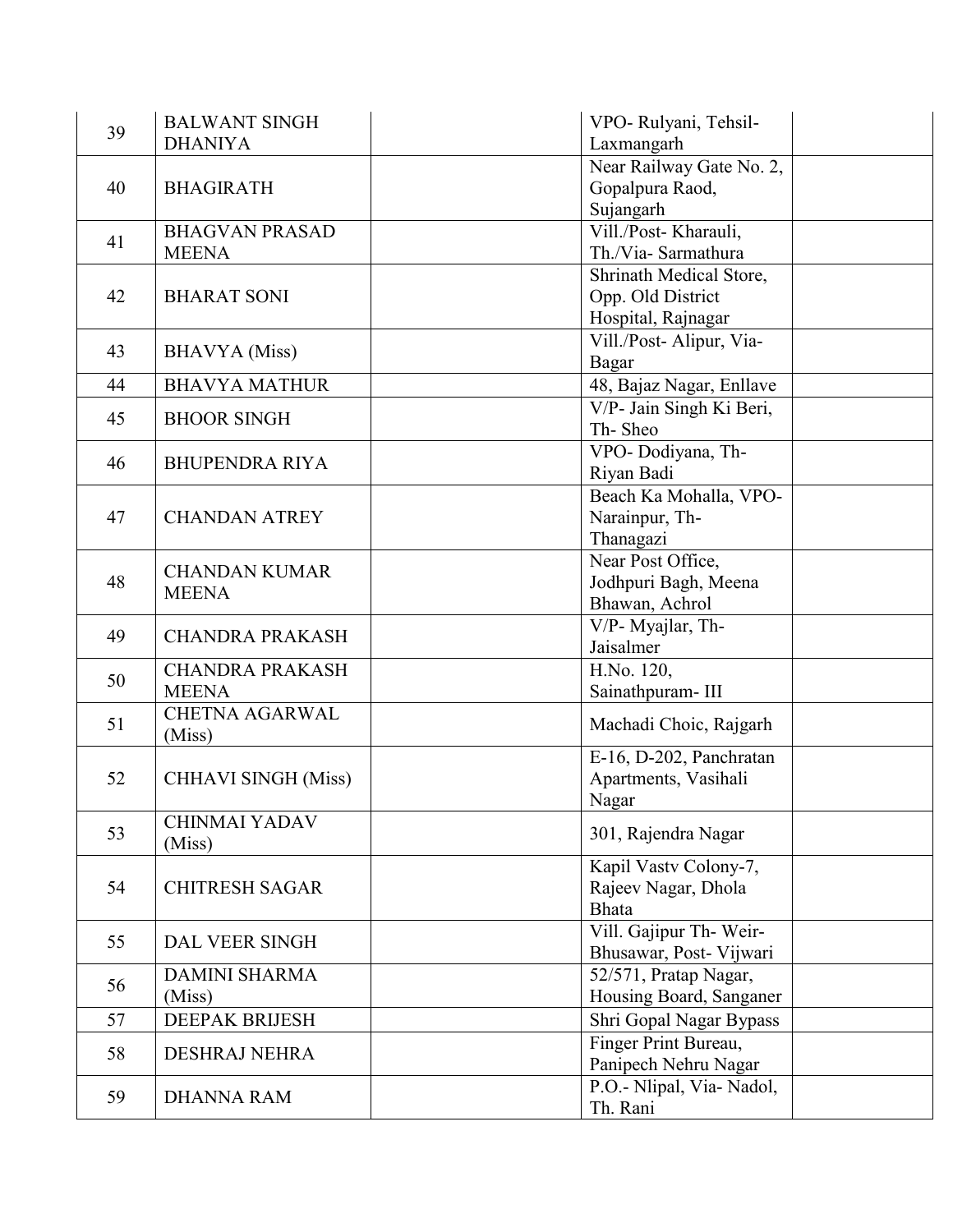|    |                           | Vill. Kalyanpura,         |
|----|---------------------------|---------------------------|
| 60 | <b>DHOLU RAM YADAV</b>    | Manoharpur, Th-           |
|    |                           | Shahpura                  |
|    |                           | Vivekanand Marg,          |
| 61 | DIA SHARMA (Miss)         | Nirman Nagar, Near        |
|    |                           | DCM, Ajmer Road           |
|    |                           | Vill. Bhilawati, Post     |
| 62 | <b>DINESH CHAND</b>       | Sikrori Th- Kumher        |
|    | <b>DINESH KUMAR</b>       | V.P.O. Phagalwa Sckar     |
| 63 | <b>JANGID</b>             | Th-Dhod                   |
|    | <b>DINESH KUMAR</b>       | C-26, Krishna Colony      |
| 64 | <b>MEENA</b>              | Bas Badan Pura            |
|    |                           | V.P.O.Chandanholi, Th-    |
| 65 | <b>DIVYA MEENA</b> (Miss) | <b>Bamanawas</b>          |
|    | <b>DIVYANSHI JAIN</b>     | 7/21 Arihant Electricals, |
| 66 | (Miss)                    | Shankar Bazar Morena      |
|    |                           | 193/198, R.H.B. Pratap    |
| 67 | <b>EKTA MEENA (Miss)</b>  | Nager Set. 19, Sanganer   |
| 68 | <b>GAURAV KUMAR</b>       | Vill. Basti Post Harnaut, |
|    |                           | Vill.Nangal Tulsidas      |
| 69 | <b>GHANSHYAM YADAV</b>    | Post. Bhanpur Kalan, Th-  |
|    |                           | Jamwaramgarh              |
|    | <b>GOURAV DHINGRAR</b>    | H.No. 553, Ward No- 19,   |
| 70 |                           | Dogeian Hohalla, Hisal    |
|    |                           | Vill.Balesar Po-          |
| 71 | <b>HANUMAN SAHAI</b>      | Navarangpura Th-          |
|    | <b>GURJAR</b>             | Viratnagar                |
|    |                           | V&p BiJolion Khurd Th-    |
| 72 | <b>HARIOM DHAKER</b>      | <b>Bijolion Kalan</b>     |
|    |                           | PLOT.No.2, Vishvkarma     |
| 73 | <b>HARSHIT LAXKAR</b>     | Nagar-2 Maharani          |
|    |                           | Farm, Durgapura,          |
|    | <b>HEMANT KUMAR</b>       | V/P- Dhindhora Th-        |
| 74 | <b>VERMA</b>              | Hindaur                   |
|    |                           | H.O.66, Shari Ram Nagar   |
| 75 | <b>HIMANSHU GUPTA</b>     | Colony, Behind NEB        |
|    |                           | Housing Board             |
| 76 |                           | VPO- Sangliya ViA.        |
|    | <b>HIMANSHU SAIN</b>      | Losal,                    |
| 77 | <b>JAI GUPTA</b>          | 4-A-11, Ramgbai yojna,    |
|    |                           | Vill-Tundera, Post        |
| 78 | <b>JEETRAM JAT</b>        | Awara, Th-Malpura,        |
| 79 | <b>JITENDRA BAROLIYA</b>  | Baroliya Bhawan Raighar   |
|    |                           | Mohhala Shrimadhopur      |
| 80 | <b>JITENDRA KUMAR</b>     | Vill-Rajpura, VIA-        |
|    | <b>SONI</b>               | Gurara,                   |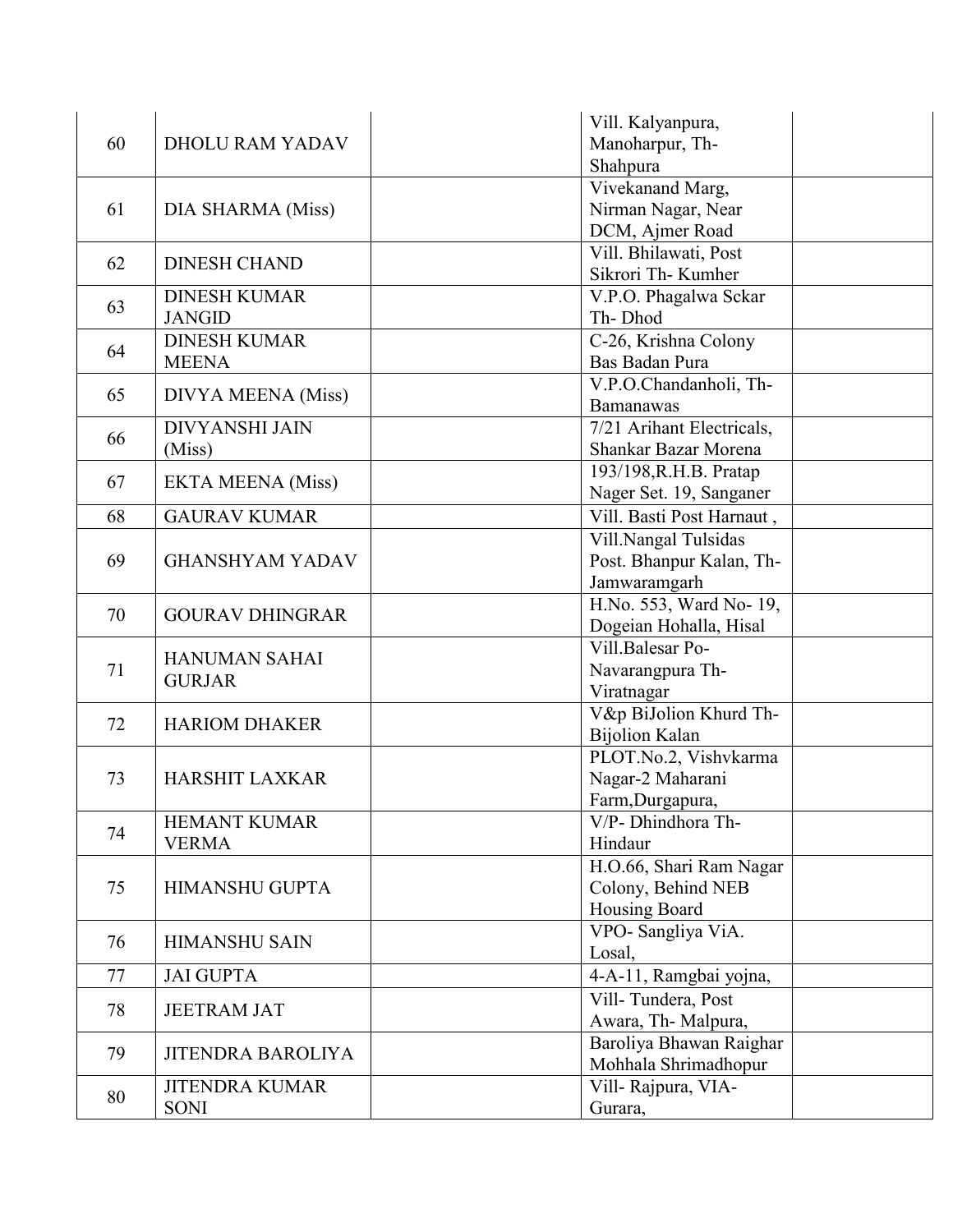| 81  | <b>JITENDRA KUMAR</b>            | Vill-& Post Banthali VIA        |
|-----|----------------------------------|---------------------------------|
|     | <b>VARMA</b>                     | DoonI Th-Deoli                  |
| 82  | <b>JITENDRA PRASAD</b>           | Vill- Lakhr Ki Dhani            |
|     | <b>YADAV</b>                     | Post Gadaj Th-Behror            |
|     |                                  | Vill- Jaitpura Post.            |
| 83  | <b>JIYA LAL BAIRWA</b>           | Chudiyawas Th-Nangal            |
|     |                                  | RaJawtan                        |
| 84  | <b>JOGESH BHARDWAJ</b>           | VPO-Dantil, VIA-                |
|     |                                  | Pragpura, Th-Kotputli           |
| 85  | <b>JONU RAM</b>                  | $\overline{V/P}$ - Bhedana, Th- |
|     |                                  | Gudamalani                      |
| 86  |                                  | 2, B-6, Housing Board           |
|     | <b>JYOTI PARMAR (Miss)</b>       | Colony                          |
| 87  | <b>K.LALREMRUATA</b>             | H.No. B-28/A, Ramhlun           |
|     |                                  | North, Aizawl                   |
| 88  | <b>KAMAL KUMAR</b>               | Vill-AwadA Th-                  |
|     | <b>CHANANG</b>                   | Malpura                         |
| 89  | <b>KAMLESH</b>                   | Vill- Bari Post. Danpur         |
|     |                                  | 103, Model Town,                |
| 90  | <b>KANIKA GOYAL (Miss)</b>       | Adampur, Hissar,                |
|     |                                  | Haryana                         |
|     |                                  | 143, Brij Nagar Colony,         |
| 91  | <b>KAPIL DEV SHARMA</b>          | Near Kapil Cement               |
|     |                                  | Agency Achhnera Road            |
| 92  | <b>KARMVEER SINGH</b>            | Vill. Shrisardarpura,           |
|     |                                  | Post-Loyal, Th-Khetri           |
| 93  | <b>KARTIK ARYA</b>               | Bhagwan Regar Mohalla,          |
|     |                                  | Kotri                           |
| 94  | <b>KAVITA</b> (Miss)             | V.P.O. Chanpgothi               |
| 95  | KHUSHBOO JAIN                    | H.No. 359, Bajrang              |
|     | (Miss)                           | Nagar, Police Line Kota         |
|     | <b>KIRAN NITHARWAL</b><br>(Miss) | Dhani Tilakawali Ward           |
| 96  |                                  | No. 2, Reengus Th.              |
|     |                                  | Shrimadhopur                    |
|     |                                  | Plot 9, Radha Vihar             |
| 97  | KOMAL CHAUDHARY                  | Colony, Vardhman Nagar          |
|     | (Miss)                           | A, Gopalpura By pass            |
|     |                                  | Road, Jaipur                    |
| 98  | KOMAL DANGRIWAL                  | P-13, East Extt. Subhash        |
|     |                                  | Nagar                           |
|     | <b>KRISHNA KUMAR</b>             | Vill./Post-Fatehpur,            |
| 99  | <b>SINGH</b>                     | Chakpar, Police Station-        |
|     |                                  | Didargani                       |
| 100 | <b>KRITI GERA</b> (Miss)         | 71/296 A, Opp. K.V. NO.         |
|     |                                  | 5, Mansarover                   |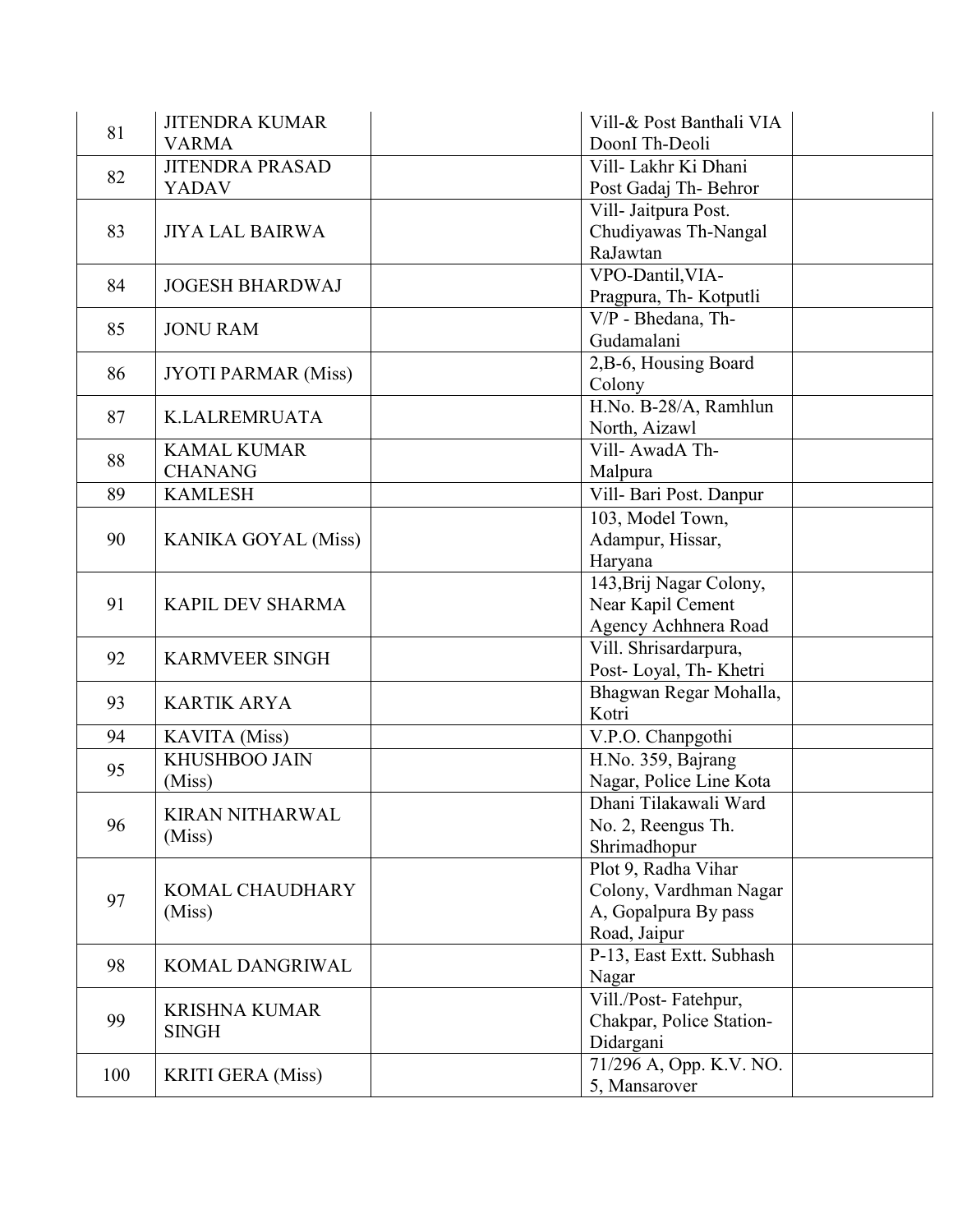| 101 | <b>KSHITIZ BANSAL</b>    | 17, Janak Puri First Imli |
|-----|--------------------------|---------------------------|
|     |                          | Phatak                    |
| 102 |                          | Shiv Officr Colony        |
|     | <b>KULDEEP MEENA</b>     | Block-F, Post-5,          |
|     |                          | Jagatpura                 |
|     | <b>LOKESH KUMAR</b>      | Vill./Post-Singhasan,     |
| 103 | <b>SHARMA</b>            | Via-Piprali               |
|     | LOVISHA DAMRI            | B-100 Prem Nagar, Sri     |
| 104 | (Miss)                   | Ganganagar,               |
|     |                          | Sonu Hood Poshish,        |
| 105 | <b>MAGAN SOLANKI</b>     | Madrsa Road               |
|     |                          | Rabdya Ki Dhani           |
| 106 | <b>MAHESH PARDHAN</b>    | Muhana Sanganer           |
|     |                          | Vill-Phogawato Ki         |
| 107 | MAMRAJ PHOGAWAT          | Dhani, Post-Palasara,     |
|     |                          | VIA-Shishu Th- Sikar      |
|     |                          | 43, Smdhi Colony Bani     |
| 108 | <b>MANISH</b>            | Park                      |
|     |                          | Ward No.17, Near Old      |
| 109 | <b>MANISH CHINIYA</b>    | Dhan Mand, Suratgarh      |
|     | <b>MANJU</b> (Miss)      | Plot No. 37/24 Ambedker   |
| 110 |                          | Colony                    |
|     |                          | R-4/1, Shipra Path 132    |
| 111 | <b>MANOJ SINGH</b>       | <b>KV Gss Power House</b> |
|     |                          | Colony Mansorovar         |
|     | <b>MANSI RAJ</b> (Miss)  | 123/12, Agrawal Farm,     |
| 112 |                          | Mahaveer Marg             |
|     |                          | Mansarovar                |
|     |                          | Vill-Daulrtpura Post-     |
| 113 | <b>MEENA ATAL (Miss)</b> | <b>Benart</b>             |
|     |                          | Ward No.10, Moh.          |
| 114 | <b>MEENAKSHI</b>         | Kagadiwara, V.P.O.        |
|     | PAHARIYA (Miss)          | Tijara Th-Tijara          |
|     | <b>MEGHA SHARMA</b>      | 402-B Kahtik Marg         |
| 115 | (Miss)                   | Jamuna Dairy, Sodala      |
|     |                          | 6 H.H., P.O.              |
| 116 | <b>MILIND</b>            | Mahiyanwali, Th-          |
|     |                          | Sriganganagar             |
|     |                          | Mo. Prempura Post-        |
| 117 | <b>MOHAN LAL JAT</b>     | Dansroli Th-              |
|     |                          | Dantaramgarh              |
|     |                          |                           |
|     |                          | Murali Lal C/o Vijay      |
| 118 | <b>MOHIT BANSAL</b>      | Khadhya Beej Bhandar      |
|     |                          | Near P.N.B. Kathumar      |
| 119 | <b>MOHIT KUMAR</b>       | Dr. Jagdish Sharda,       |
|     |                          | Sundar Nagar Chohtan      |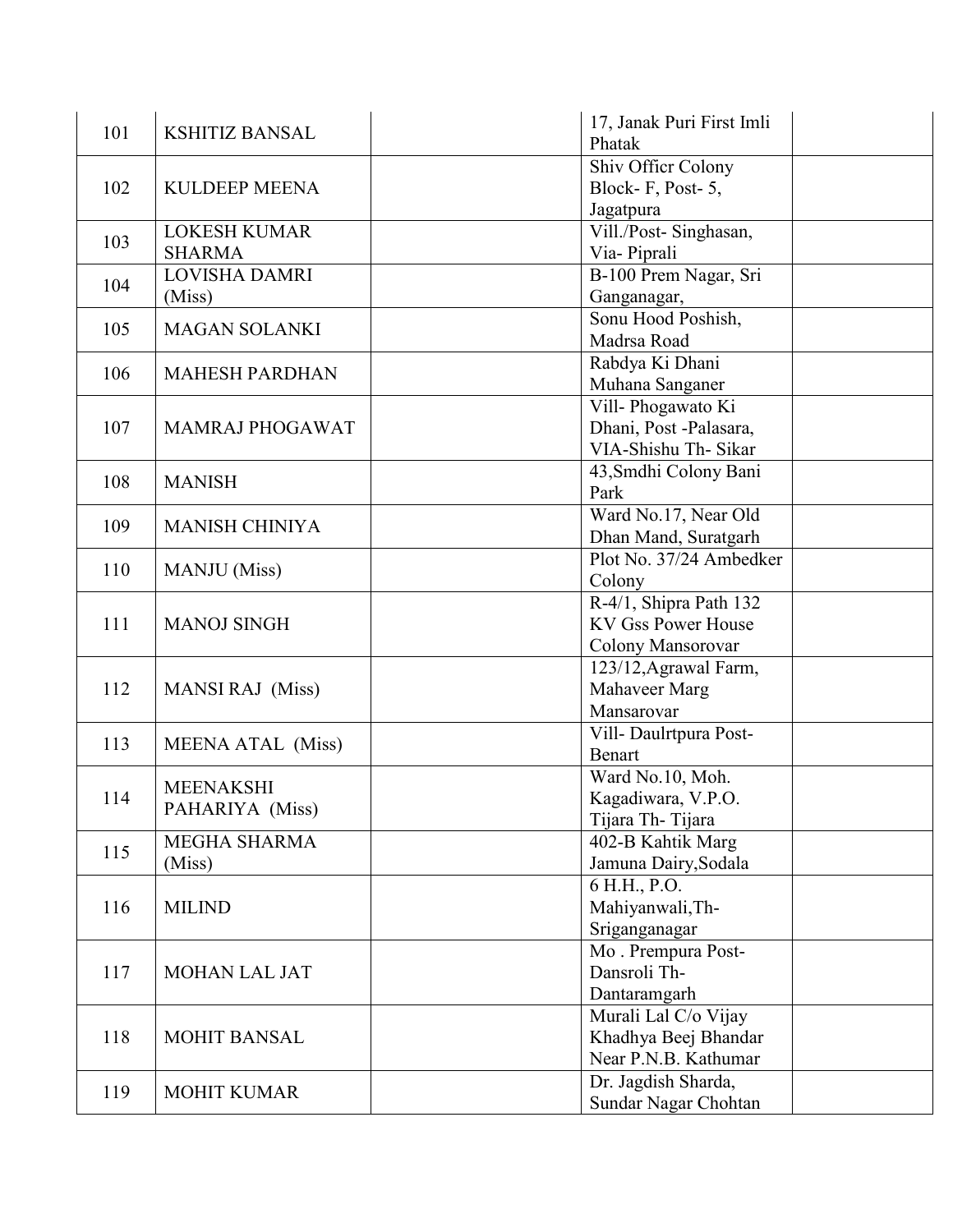| 120 | <b>MOHIT KUMAR</b><br><b>TEJWANI</b>  | 4-Da-a, Jawahar Nagar                         |  |
|-----|---------------------------------------|-----------------------------------------------|--|
| 121 | <b>MUKESH KUMAR</b>                   | Vill. Kothun, Th-                             |  |
|     | <b>CHOUDHARY</b>                      | Chakshu                                       |  |
| 122 | <b>MUKESH KUMAR</b><br><b>KATARA</b>  | M.P. Mathugamdo Pal<br>Th- & Distt. Dungarpur |  |
|     | <b>MUKESH KUMAR</b>                   | Kalwar Road Dhani                             |  |
| 123 | <b>KUMAWAT</b>                        | Nagan Jobner                                  |  |
|     | <b>MUKESH KUMAR</b>                   | VPO- Mandha Madni,                            |  |
| 124 | <b>MEENA</b>                          | Via-Palsana, Th-                              |  |
|     |                                       | Dantaramgarh                                  |  |
| 125 | <b>MUKESH KUMAR</b>                   | V/P- Bagari, Th-                              |  |
|     | <b>THALORE</b>                        | Laxmangarh                                    |  |
|     |                                       | 51, Vrandavan Colony,                         |  |
| 126 | <b>MUSKAN SONI</b> (Miss)             | Khatipura Road,                               |  |
|     |                                       | Jhotwara                                      |  |
| 127 | <b>NANDINI</b> (Miss)                 | Vill. Thedi, Th-Fatehpur                      |  |
|     |                                       | 20/2, Ramkunj,                                |  |
| 128 | NARENDRA JATIYA                       | Gorvdhan Nagar,                               |  |
|     |                                       | Nimbadera                                     |  |
|     |                                       | Raigron Ka Mohalla,                           |  |
| 129 | <b>NAVEEN KUMAR</b>                   | Near Airtel Tower, V/P,                       |  |
|     | <b>VERMA</b>                          | Jamwaramgarh                                  |  |
| 130 | <b>NAVNEET SINGH</b><br><b>KUNTAL</b> | Vill. & Post-Rareh,                           |  |
|     | <b>NEHA KANOJIYA</b>                  | 184, Shyam Puri Near                          |  |
| 131 | (Miss)                                | Kanta Jhotwara                                |  |
|     | NIDHI CHAUDHARY                       | 149-D, I.L. Colony,                           |  |
| 132 | (Miss)                                | Jhalawar Road                                 |  |
|     |                                       | <b>Adrash Devbhaksh</b>                       |  |
| 133 | <b>NIRMAL KUMAR</b>                   | Colony, Ward No. 12,                          |  |
|     | <b>KHAJOTIYA</b>                      | Chaksu                                        |  |
|     |                                       | 441, Saraswati Colony,                        |  |
| 134 | NISCHAY DHINGRA                       | C/o Jai Durge Mital Ind                       |  |
|     |                                       | Jagadhri                                      |  |
|     |                                       | Vill./Post-Kunda, Th-                         |  |
| 135 | NISCHAY KOSHLE                        | Pandariya                                     |  |
|     | NONGMEIKAPAM                          | Singjamei Wangma                              |  |
| 136 | <b>JHALJIT SINGH</b>                  | Mongkhanglambi                                |  |
|     |                                       | 118, Swarna Jayanti                           |  |
| 137 | PEEYUSH KUMAR                         | Nagar, Behind Kali                            |  |
|     | <b>SHARMA</b>                         | Bagichi                                       |  |
|     | POOJA AGARWAL                         |                                               |  |
| 138 | (Miss)                                | 1/604, Vidhyadhar Nagar                       |  |
|     |                                       |                                               |  |
| 139 | POOJA BAIRWA (Miss)                   | 4/17, Housing Board,                          |  |
|     |                                       | <b>Batatra</b>                                |  |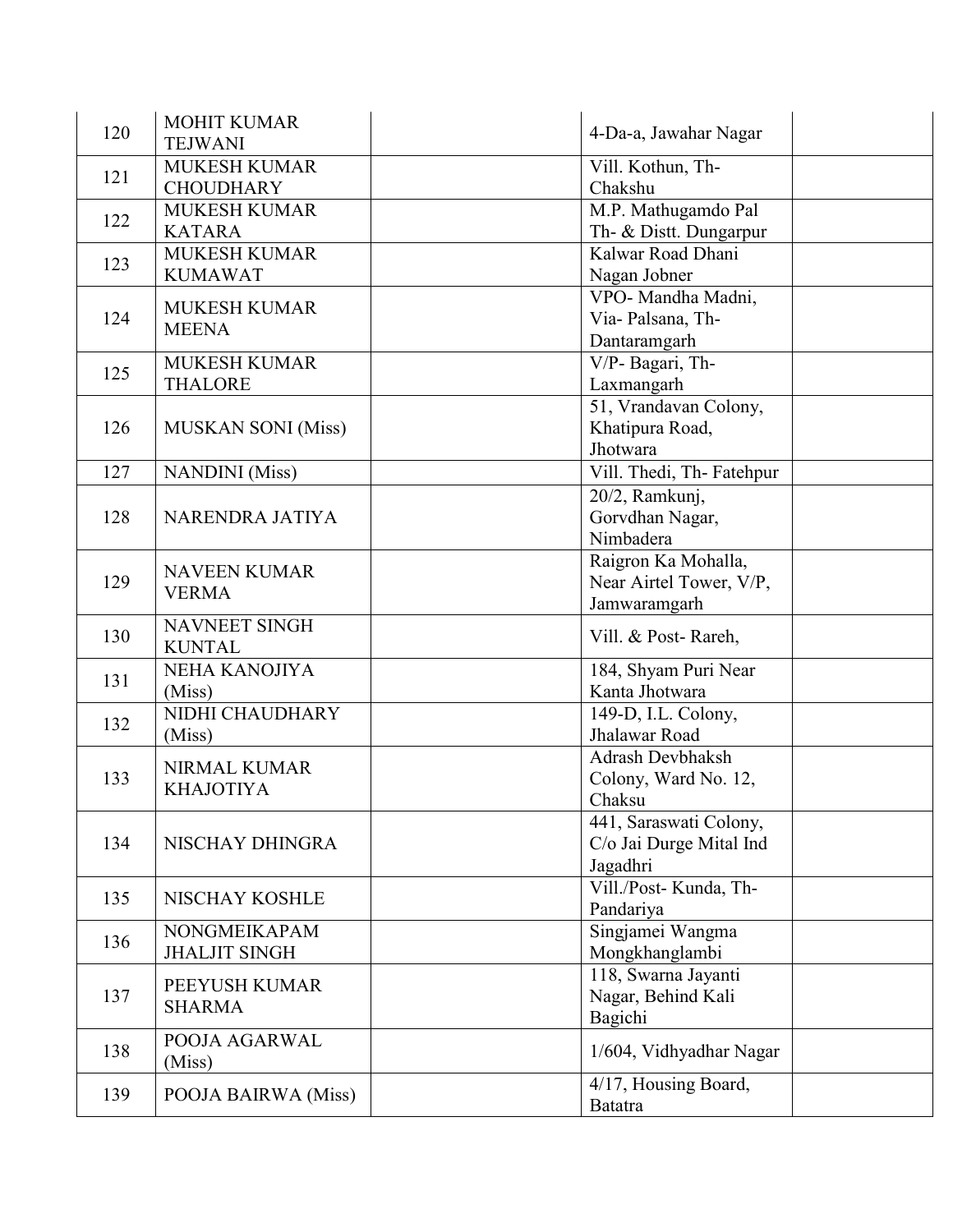| 140 | POOJA SAINI (Miss)     | Near Police Thana, Ward   |
|-----|------------------------|---------------------------|
|     |                        | No. 17, Khetri (JJN)      |
| 141 | POONAM JANGIR          | M-1-3, Sector-2, B.C.M.   |
|     |                        | Colony Madhav Nagar,      |
|     | (Miss)                 | Chanderiya                |
| 142 | PRACHI MITTAL (Miss)   | C-78, Jawahar Nagar       |
| 143 | PRACHI SINGH (Miss)    | 20, Swarn Jayanita Nagar  |
| 144 | PRADEEP KUMAR          | Vill. Rimu, Post-Bairsh,  |
|     |                        | Th-Laxmangarh             |
|     |                        | Near Mahaveer Park&       |
| 145 | PRAGATI (Miss)         | Swami Dharamshala         |
|     |                        | Ward No. 20, Nohar,       |
|     |                        | C/o N.C. Pujari Mohalla-  |
| 146 | PRANAV PUJARI          | Talla Thapaliya Link      |
|     |                        | Road, Almora              |
| 147 | PRASHANT PANDEY        | Vill. Bahhuddinpur, Th-   |
|     |                        | Kadipur                   |
|     | PRAVEEN KUMAR          | Dhani Bankly, Vill.       |
| 148 |                        | Kalyanpura, Post-         |
|     |                        | Jairampura, Th.           |
|     |                        | Shrimadhopur              |
| 149 | RAHUL CHAHIL           | Surya Nagar, Piprali      |
|     |                        | Road                      |
| 150 | <b>RAHUL GUPTA</b>     | 76-B, R.F.C. Colony,      |
|     |                        | Vaishali Nagar            |
| 151 | <b>RAHUL KAUSHIK</b>   | Shankar Niketan, New      |
|     |                        | Colony Shahpur            |
| 152 | <b>RAHUL MIDDHA</b>    | Ward No.18.New Adarsh     |
|     |                        | Chok, Anupgarh            |
| 153 | <b>RAJAT KUMAR</b>     | V+po, Rashidpura VIA-     |
|     |                        | khoori Bari               |
| 154 | <b>RAJENDRA</b>        | Takhar Colony Neem Ka     |
|     |                        | Thana                     |
|     | <b>RAJENDRA KUMAR</b>  | 217, Khatodiyon Ki        |
| 155 | <b>YADAV</b>           | Dhani ,Nangal KoJu Th-    |
|     |                        | Chomu,                    |
| 156 | RAJESH KUMAR MALI      | V/P - Binori, Th-Lalsot   |
| 157 | <b>RAJESH MEENA</b>    | 7, Shyam Cottage Near     |
|     |                        | Water Tank, Jagatpura     |
| 158 | <b>RAJESHREE SINGH</b> | Indra Vihar, Allen Career |
|     | (Miss)                 | Institute,                |
| 159 | <b>RAKESH JATAV</b>    | Maharajpura Bichpuri      |
|     |                        | V.P.O. Mojpur(Ajmeri      |
| 160 | <b>RAKESH SAINI</b>    | Ka Bass) Th-              |
|     |                        | Lahmangarh                |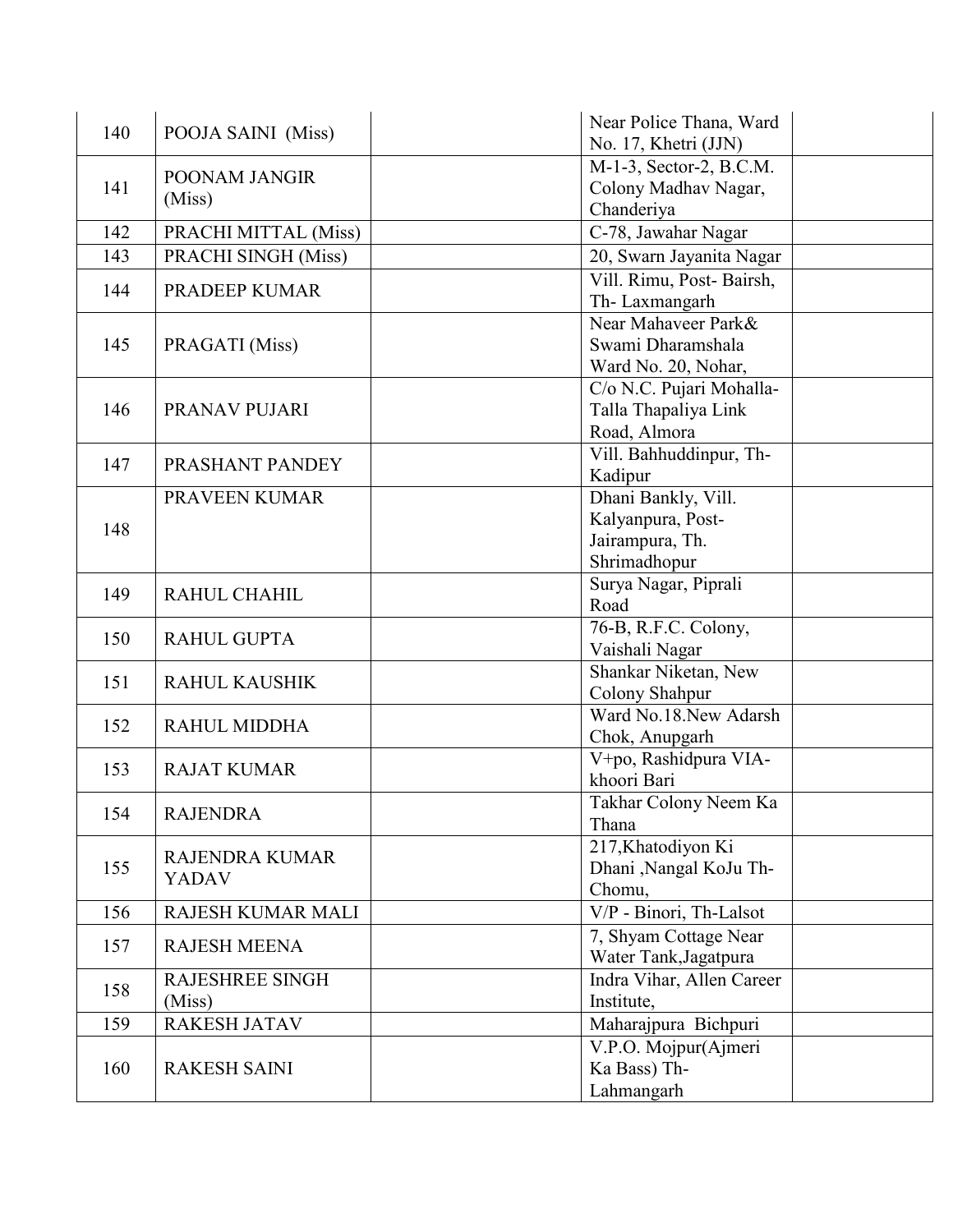| 161 | <b>RAKSHA HUVOR</b>       | Shakti Nagar Q-No. 516                         |
|-----|---------------------------|------------------------------------------------|
|     | (Miss)                    | Bagidora,                                      |
| 162 | <b>RAM PRATAP</b>         | Vill-819.B Post 784.B                          |
|     |                           | Th-Anypgraph                                   |
| 163 | <b>RAMAVATAR NAGAR</b>    | Vill-Nahargant Post                            |
|     |                           | Balapura Th-Nainwa                             |
|     |                           | Ward No. 16, Dhani-                            |
| 164 | <b>RAMESH SAINI</b>       | Novadi, Chhawani, Neem                         |
|     |                           | ka Thana,                                      |
| 165 | <b>RAMPAL SINGH</b>       | Vill-Kandar, Post-                             |
|     | <b>CHAUHAN</b>            | Siyana Th- Jalore                              |
|     | <b>RAMSWAROOP</b>         | Vill-Nimbi Post-Basna,                         |
| 166 | <b>GURJAR</b>             | VIA-AmerTh-                                    |
|     |                           | Jamwarmgarh                                    |
|     | <b>RANJEET</b>            | 80, Vrindavan Vihar                            |
| 167 | <b>CHAUDHARY</b>          | Mukundrura Road,                               |
|     |                           | Bhankrota                                      |
| 168 | <b>RANVEER SINGH</b>      | Vill- Joga, Post-                              |
|     |                           | Raghwa, Vay-Ramgarh                            |
| 169 | <b>RATAN LAL</b>          | Vill-Kuni, Post-                               |
|     |                           | Chousla, Th-Nawa,                              |
| 170 | <b>RAVI SAINI</b>         | Shiv Colony Kalya Mali<br>Ka Kuon, Tuler Road, |
|     |                           |                                                |
| 171 | <b>RAVINDRA SINGH</b>     | 199, Laxman Nagar c,<br>RamJan Ji Ka Hatha,    |
|     | <b>RATHORE</b>            | Banad Road                                     |
|     |                           | Vill-Awmpur, Pappu                             |
| 172 | <b>RENU DAYMA</b> (Miss)  | Colony, P.o Bhiwadi Th-                        |
|     |                           | Tijara                                         |
|     | RENU KUMAWAT              | 47, Adarsh                                     |
| 173 | (Miss)                    | Nagar, Kapasan                                 |
|     |                           | P No. 122, Himmat                              |
| 174 | <b>RISHABH JAIN</b>       | Nagar Tonk Road,                               |
|     |                           | E-Block-714 Near                               |
| 175 | <b>RISHABH PARASHAR</b>   | Amrapali Circle, Vaishali                      |
|     |                           | Nagar.                                         |
|     |                           | V.P.O.- Ghanau Th-                             |
| 176 | <b>RITU JANGIR (Miss)</b> | Rajgarh                                        |
|     |                           | VPO-Rashidpura VIA-                            |
| 177 | RIYA (Miss)               | Khoori Bari                                    |
|     | <b>RUPANSHI AHARI</b>     | 6/181, ShivaJi                                 |
| 178 | (Miss)                    | NagarDungarpur                                 |
|     |                           | Khatik Mohalla                                 |
| 179 | <b>SACHIN</b>             | Thanagazy                                      |
|     |                           | 112, Athena Appartment                         |
| 180 | <b>SACHIN KUMAR</b>       |                                                |
|     |                           | C-2 Sawai Jai Singh                            |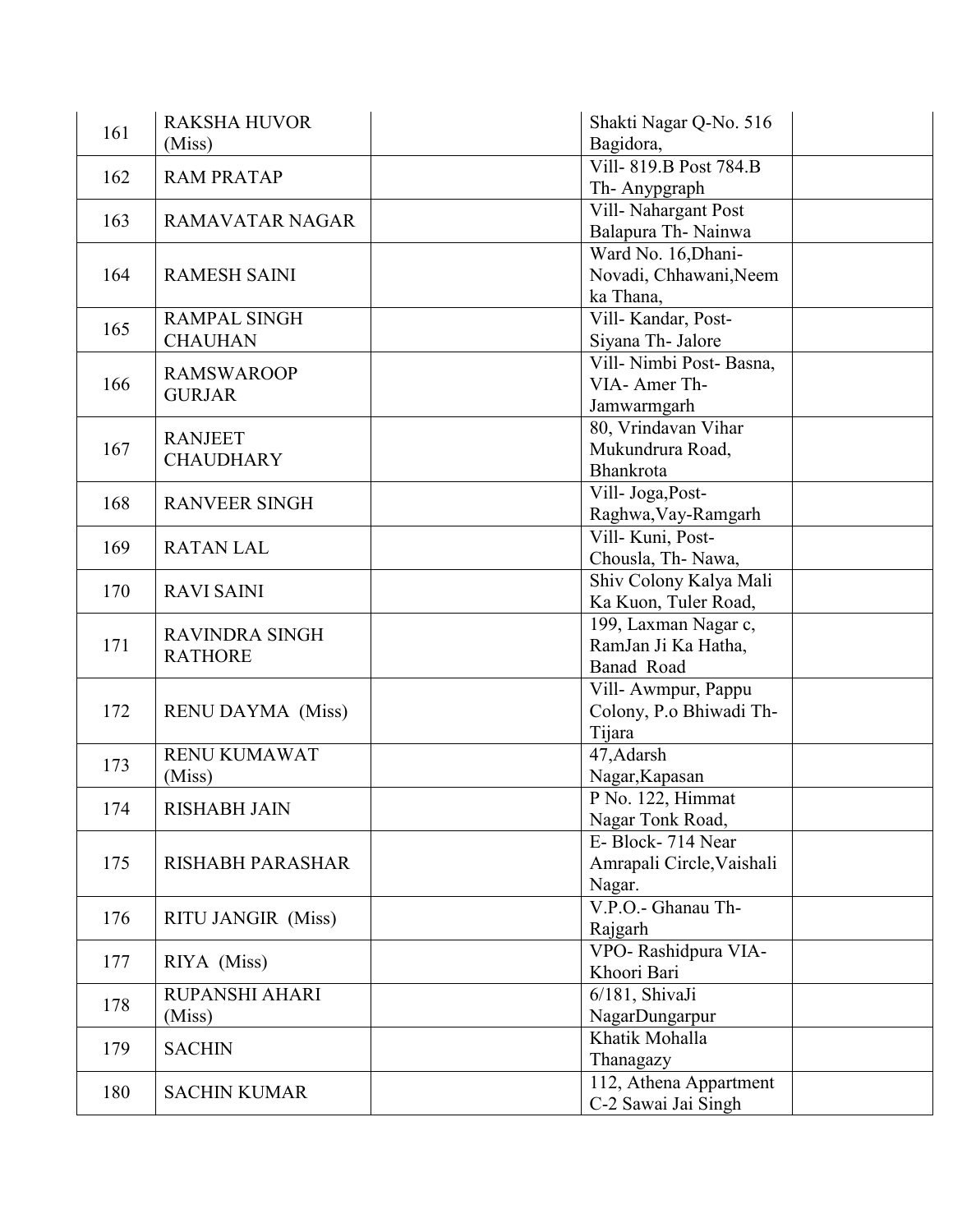|     |                            | Highway, Banipark         |  |
|-----|----------------------------|---------------------------|--|
|     |                            | V/P Dungra Bada, Th-      |  |
| 181 | <b>SACHIN NAYAK</b>        | Sajjangarh                |  |
|     | <b>SAGOLSEM</b>            | Thoubal Athokpam          |  |
| 182 | <b>JOHANNGUTENBERG</b>     | Awang Leikal P.o.         |  |
|     | <b>SINGH</b>               | Thoubal                   |  |
|     |                            | H. No. 594/5 Diamond      |  |
| 183 | <b>SAHIL KHARBANDA</b>     | Chowk Jhattar             |  |
|     |                            | V-A Jai Khard P-          |  |
| 184 | <b>SANDEEP KUMAR</b>       | Patusari                  |  |
|     |                            | A-207, Shiksha Vihar,     |  |
| 185 | <b>SANDEEP KUMAR</b>       | Ramngariya, Jagatpura,    |  |
|     | <b>SANGEETA BHAMBU</b>     |                           |  |
| 186 | (Miss)                     | VPO-Tarn                  |  |
|     |                            | Bajrang School V/P        |  |
| 187 | <b>SANGEETA</b>            | Padu Khurd Th- Mesta      |  |
|     | <b>CHAUDHARY</b> (Miss)    | City                      |  |
|     |                            | Vill-Khurmpura, Post-     |  |
| 188 | <b>SANJAY KUMAR</b>        | Mundru Th-                |  |
|     | <b>SAINI</b>               | Shrimadhopur              |  |
| 189 | <b>SANJAY PATIDAR</b>      | V&P Chikhli Th- Chihli,   |  |
|     |                            | Near Bhagwati Gasoe       |  |
| 190 | <b>SANJAY SAINI</b>        | Plant Banwas Ketri        |  |
|     |                            | Nagar                     |  |
|     |                            | PLOT NO-50, Krishna       |  |
| 191 | SAPNA MEENA (Miss)         | Nagar Muhana Road,        |  |
|     |                            | Mansarovar,               |  |
|     | <b>SARITA KUMARI</b>       | V.P.O-Tajsar Fatehpur     |  |
| 192 | (Miss)                     | Shekhawati                |  |
|     |                            | Kheda Wali Dhani,         |  |
| 193 | <b>SATISH KUMAR</b>        | Hingonia, Via- Jobner,    |  |
|     | <b>KUMAWAT</b>             | Th-Phulera                |  |
|     |                            | Vill. Nagladani, Post-    |  |
| 194 | <b>SATYENDRA KUMAR</b>     | Kolua, Block-Saipau       |  |
|     |                            | Sec. 2, H.No. - 5, Vibhav |  |
| 195 | <b>SAURABH GUPTA</b>       | Nagar,                    |  |
|     |                            | Saurav Sharma C/o         |  |
| 196 | <b>SAURAV SHARMA</b>       | Rambabu Sharma, Dang,     |  |
|     |                            | Bhudara Bazaar            |  |
|     |                            | VPO- Pichuna, Th-         |  |
| 197 | <b>SHASHI KUMAR</b>        | Roopwas,                  |  |
|     |                            | VPO- Garhkhera, Th-       |  |
| 198 | <b>SHIMLA MEENA (Miss)</b> | Nadoati                   |  |
|     | <b>SHIVANI MATHUR</b>      | C-132, Mangal Marg,       |  |
| 199 | (Miss)                     | Bapu Nagar                |  |
|     |                            |                           |  |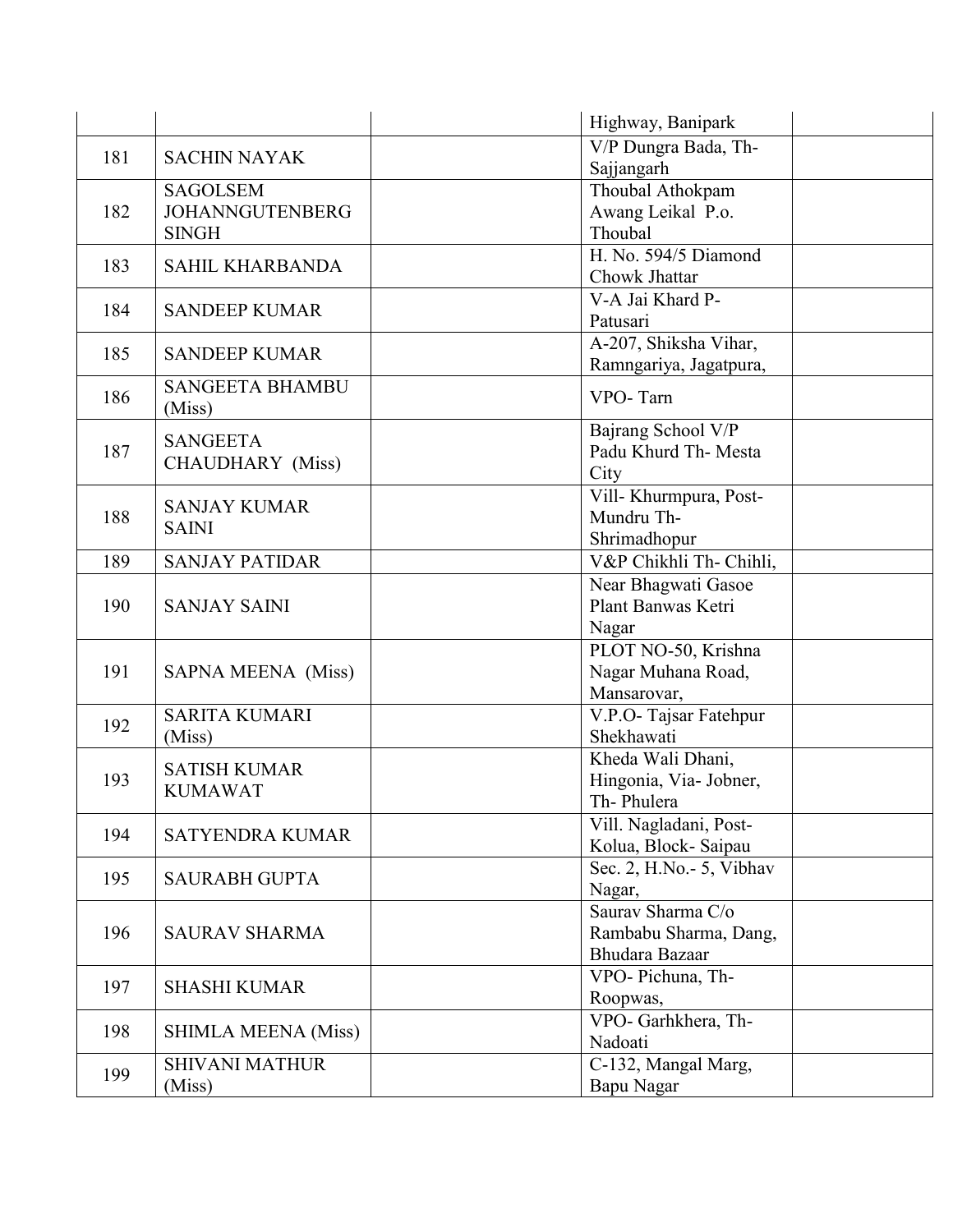| Hindaun Road, Mahwa<br>Vill. Sarna Dunger, Post-<br><b>SHRAVIKA HINGONIA</b><br>201<br>Khora Bisal<br>(Miss) |  |
|--------------------------------------------------------------------------------------------------------------|--|
|                                                                                                              |  |
|                                                                                                              |  |
| <b>SHRUTI GUPTA (Miss)</b><br>202                                                                            |  |
| 18, Swarn Jayanti Nagar                                                                                      |  |
| Ward No. 16, Dabli<br><b>SHUBHAM CHARAYA</b><br>203                                                          |  |
| Rathan                                                                                                       |  |
| Shubham Jain, Shikari<br>204<br><b>SHUBHAM JAIN</b>                                                          |  |
| Pada, Near Munshi Bazar                                                                                      |  |
| Hanumangarh Ki Bagichi<br><b>SHYAM SUNDER</b>                                                                |  |
| Ke Pass Ward No. 9,<br>205<br><b>SABLANIYA</b>                                                               |  |
| Ramdevra Chowck                                                                                              |  |
| Vill. Balat, Post-Aunsi,<br>206<br><b>SILKY</b> (Miss)                                                       |  |
| Thana-Rahika                                                                                                 |  |
| C/o Dr. S.L. Thareja,<br><b>SIMRAN THAREJA</b>                                                               |  |
| 207<br>Children Hospital,<br>(Miss)                                                                          |  |
| Raisingh Nagar                                                                                               |  |
| <b>SMRATI SABNANI</b><br>61/115, Rajat Path,<br>208                                                          |  |
| Mansarovar<br>(Miss)                                                                                         |  |
| D-127, Hasan Khan<br>209<br><b>SONALI GUPTA (Miss)</b>                                                       |  |
| Mewat Nagar                                                                                                  |  |
| $\overline{Q.No. T-67}$ -I, RLY                                                                              |  |
| 210<br>Colony Near G.R.P.<br><b>SONIYA MEENA (Miss)</b>                                                      |  |
| Thana, Gangapur City                                                                                         |  |
| Vill. Bhikampura, Th-<br>211<br><b>SONU GUPTA</b>                                                            |  |
| Thanagazi,                                                                                                   |  |
| P.O. Nayan, Via-<br><b>SOURABH KUMAR</b><br>212                                                              |  |
| <b>SHARMA</b><br>Amarsar                                                                                     |  |
| <b>SRISHTI AGARWAL</b><br>213<br>297, Rajendra Nagar                                                         |  |
| (Miss)                                                                                                       |  |
| Kat Gali, Near Govt. Sr.<br>214<br><b>SUBHAM VERMA</b>                                                       |  |
| Sec. School, Bhopalgarh                                                                                      |  |
| Near Digamber Jain                                                                                           |  |
| Mandir, Kothari Mohalla,<br>215<br><b>SUMIT KUMAR JAIN</b>                                                   |  |
| Duni                                                                                                         |  |
| <b>SUNAINA BAI (Miss)</b><br>V/P- Jeerana, Th- Nadoti<br>216                                                 |  |
| V. Padara, P. Barothidra,                                                                                    |  |
| <b>SUNIL BHAGORA</b><br>217<br>Th-Kherwara                                                                   |  |
| Vill. Palsiya, Post/Th-<br><b>SUNIL KUMAR</b>                                                                |  |
| 218<br><b>DAMOR</b><br>Kherwara                                                                              |  |
| <b>SUNISHA PAMNANI</b>                                                                                       |  |
| 219<br>7-Jha-14, Jawahar Nagar<br>(Miss)                                                                     |  |
| VPO-Khejroli, Th-                                                                                            |  |
| 220<br><b>SUNITA BAJYA (Miss)</b><br>Chomu                                                                   |  |
| Vill. Jaibhawanipura,<br>221<br><b>SUNITA CHAUDHARY</b>                                                      |  |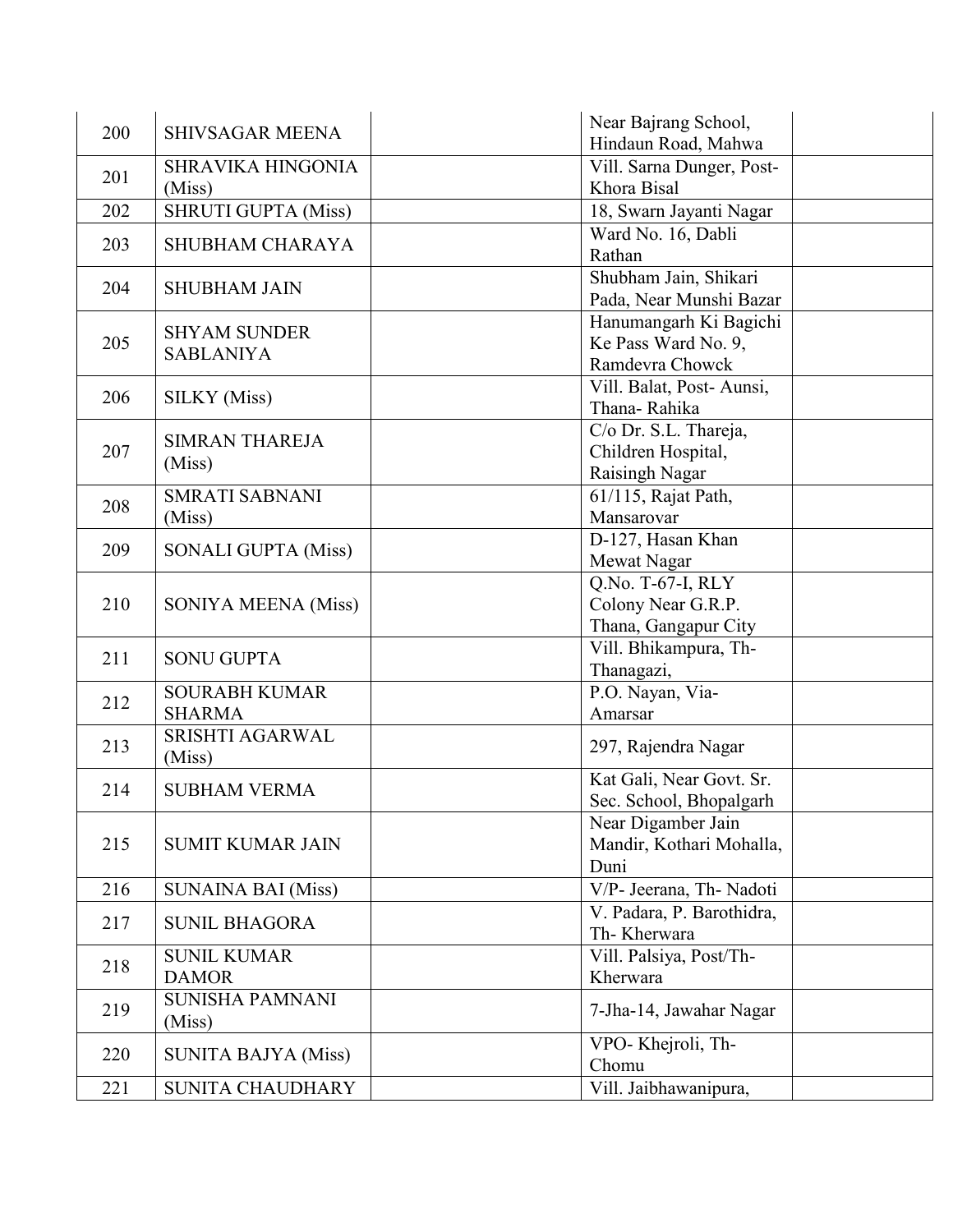|     | (Miss)                                     | Post-Nimera, Via-                                                                 |
|-----|--------------------------------------------|-----------------------------------------------------------------------------------|
| 222 | <b>SUNITA SARAN (Miss)</b>                 | Jhotwara                                                                          |
|     |                                            | Vill. Tigrya, Th- Chomu                                                           |
| 223 | <b>SUPRIYA</b> (Miss)                      | Pt. 80, Kalan Vihar,<br>Poonia Colony                                             |
| 224 | <b>SURAJ KUMAR</b><br><b>JABDOLIYA</b>     | VPO-Tunga, Th-Bassi                                                               |
| 225 | <b>SURBHI GUPTA (Miss)</b>                 | B-57, Indra Verma<br>Colony, Shastri Nagar                                        |
| 226 | <b>SURENDRA KUMAR</b><br><b>YADAV</b>      | Vill. Mansapur, Post-<br>Rampur, Th-Bansur                                        |
| 227 | <b>SURENDRA SINGH</b>                      | Hantinapur, Sartara<br>Road, Vill. Kalandri                                       |
| 228 | <b>SURESH CHAND</b><br><b>BARIWA</b>       | 329, Shanti Nagar-B,<br>Gujar Ki Thadi, New<br>Sanganer Road                      |
| 229 | <b>SURESH KUMAR</b>                        | Kankarwali Ward No. 3,<br>Khoa Road, Kankaria                                     |
| 230 | <b>SURMILA MEENA</b><br>(Miss)             | Via-Rajpura Jagir, Post-<br>Dwarapur                                              |
| 231 | <b>SYED SAHIL ALI</b>                      | B.M.S. House, 3919 (I),<br>Opp. Mohammadi<br>Hospital, Mithi Kothi,<br>Suraj Pole |
| 232 | <b>TITIKSHA AGARWAL</b><br>(Miss)          | 106, Madhuvan Enclave,<br>Krishna Nagar,                                          |
| 233 | <b>TOSHIKA AGARWAL</b><br>(Miss)           | 2-3-2, Housing Board,<br>Shastri Nagar                                            |
| 234 | UPENDRA KALASUA                            | 365, Barothi Nichli, Post-<br>Barothi Upli Th-<br>Dungarpur                       |
| 235 | VANSHIKA ARORA<br>(Miss)                   | 2171, Agarsain Nagar                                                              |
| 236 | <b>VIJAY LAXMI</b><br><b>SHARMA</b> (Miss) | 62, Van Vihar Colony                                                              |
| 237 | <b>VIKAS KUMAR</b><br><b>YADAV</b>         | Vill. Post-Punana, Via-<br>Jahota, Th-Amer                                        |
| 238 | <b>VIKAS MEENA</b>                         | D-33, Shiv Vihar Colony,<br>Gandhi Path Road,<br>Lalarpura                        |
| 239 | <b>VINAYAK KAPOOR</b>                      | 1-N-1, Vigyan Nagar                                                               |
| 240 | <b>VINOD KUMAR</b>                         | VPO- Kurli, Th- Sikar                                                             |
| 241 | <b>VIPRADEV JANGIR</b>                     | V/P-Hetamsar, Via-<br>Noa, Th- Jhunjhunu                                          |
| 242 | <b>VISHAL MITTAL</b>                       | C-78, Jawahar Nagar                                                               |